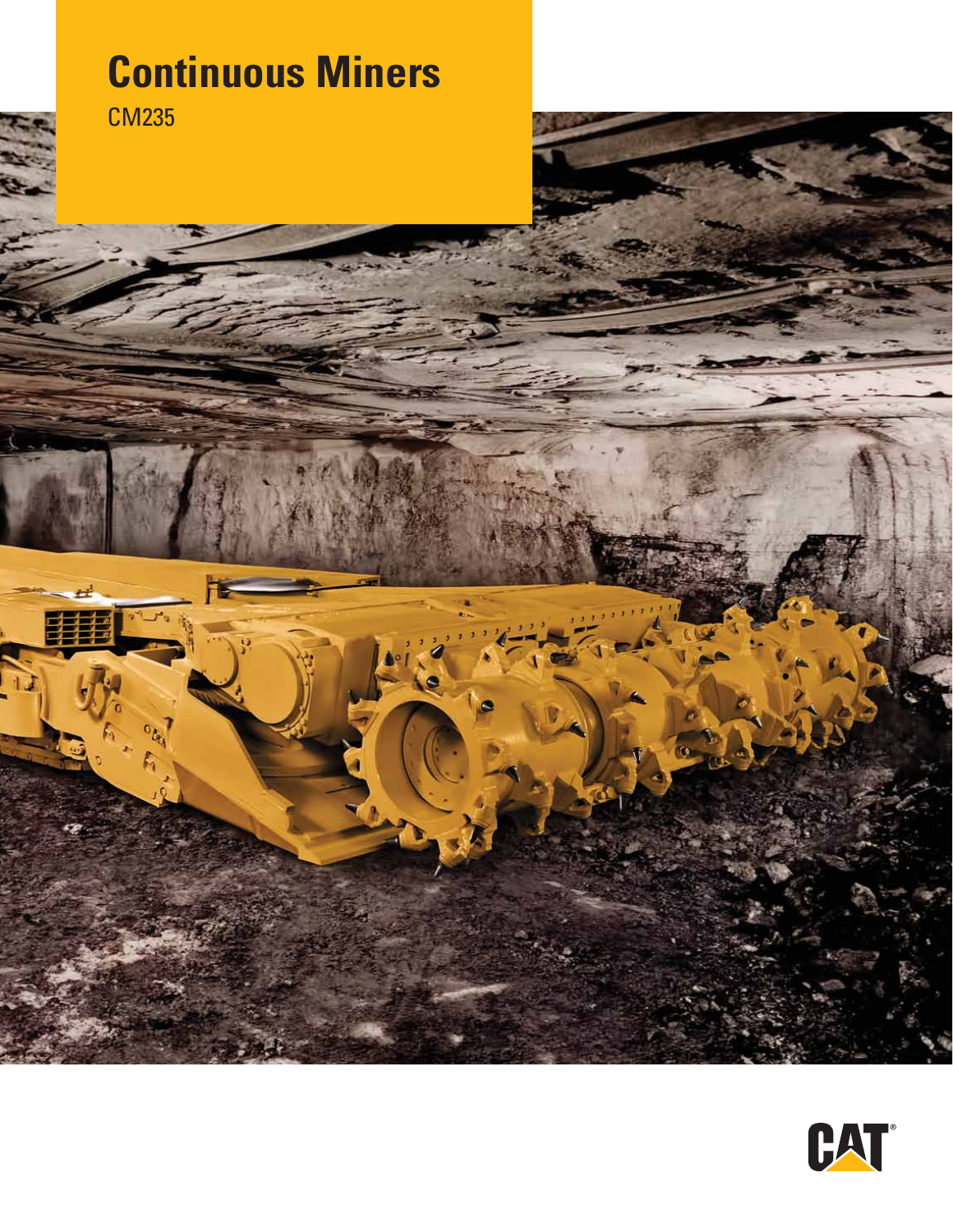

## **Compact Power**

Weighing in at 61 tonnes (135,000 lbs) and with a compact design specifically for low- to mid-seam operations, the Cat® CM235 and CM235T continuous miners incorporate all the robust features of the previous series plus new features and enhancements. With 2 x 205 kW (2 x 275 hp) cutter-head motors, they are the most powerful continuous miners in their class.

- **•** Operate with an expanded range of 863 mm to 3 251 mm (34 in to 128 in)
- **•** 61 tonnes (135,000 lbs) class machine has highest cutter head power of any continuous miner in its class
- **•** Compact geometry which ensures efficient turning, crosscuts and maneuverability
- **•** Incorporates all the robust features of the CM200 series (plus more new features/enhancements)
- **•** VFD Traction System for maximum efficiency, productivity and extended service life

### **CM235**

- **•** Motors parallel to the cutter heads
- **•** Can operate in a lower profile while maintaining a good loading rate and throat clearance
- **•** Reverse angle core breaker

#### **CM235 T**

- **•** Motors are perpendicular to the cutter heads
- **•** Reverse angle core breaker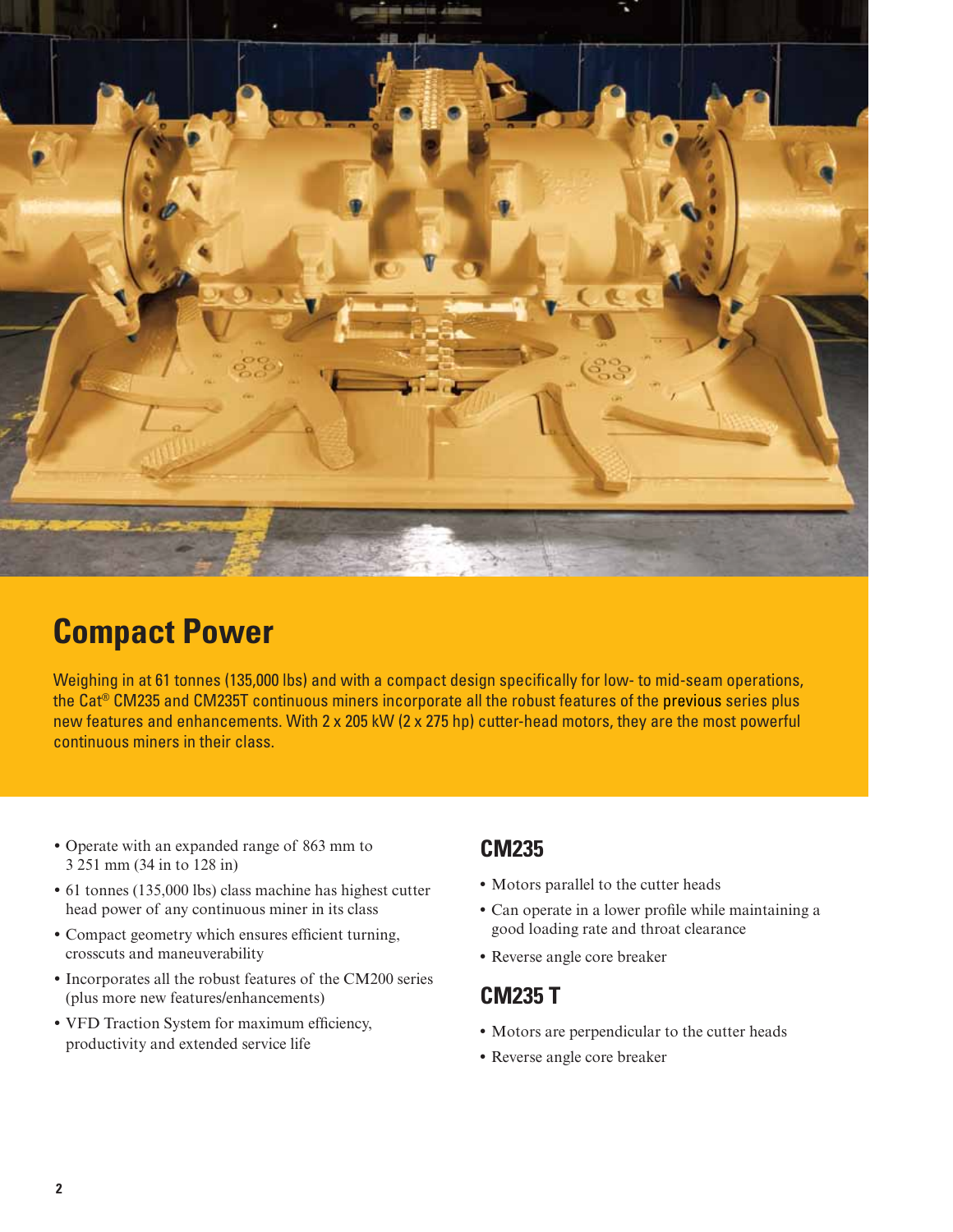### **Heavy Duty Mainframe**

To ensure maximum rigidity and stability, the high-strength one-piece mainframe is constructed from steel plate ranging in thickness from 1.9 to 7.6 mm (0.75 to 3 in). The main support rails are 50.8 mm (2 in) thick, and the large 114.3 mm (4.5 in) diameter pivots have replaceable 12.7 mm (0.5 in) wall bushings. The mainframe has been shortened by 762 mm (2 ft 6 in) to improve maneuverability. The mainframe allows crossover bidirectional scrubber discharge (integral to main frame).

### **Traction**

Like all Cat continuous miners, the 235 and 235T feature independent tramming for greater maneuverability and wide crawlers for maximum penetration and low ground pressure. The 82 kW (110 hp) traction motor offers the highest power in its class. The traction system is controlled by Variable Frequency Drives (VFDs), which give smooth zero-to-full speed transition. The drives can develop 100% torque at zero RPM.

Pin-on replaceable wear plates on the traction gearcase assemblies and the crawler frames make for quick and easy maintenance.



## **Cutter head**

Massive 152 mm (6 in) boom legs on the cutter support the frame and ensure minimal deflection and fatigue. The cutter drums are 50.8 mm (2 in) thick, allowing maximum bit-tip standoff. The cutter gearcase is split: Each side is independent and only connected by the center cutting drum. This allows one gearcase – with half the number of components – to be replaced, as opposed to standard designs which require replacement of the entire assembly. The cutting head is powered by two 2 x 205 kW (275 hp) motors. Each is attached to a gearcase via a torque-limiting clutch with a response time of 0.1 seconds. The gearcase has three independent oil compartments, allowing convenient viewing of oil levels through site gauges.

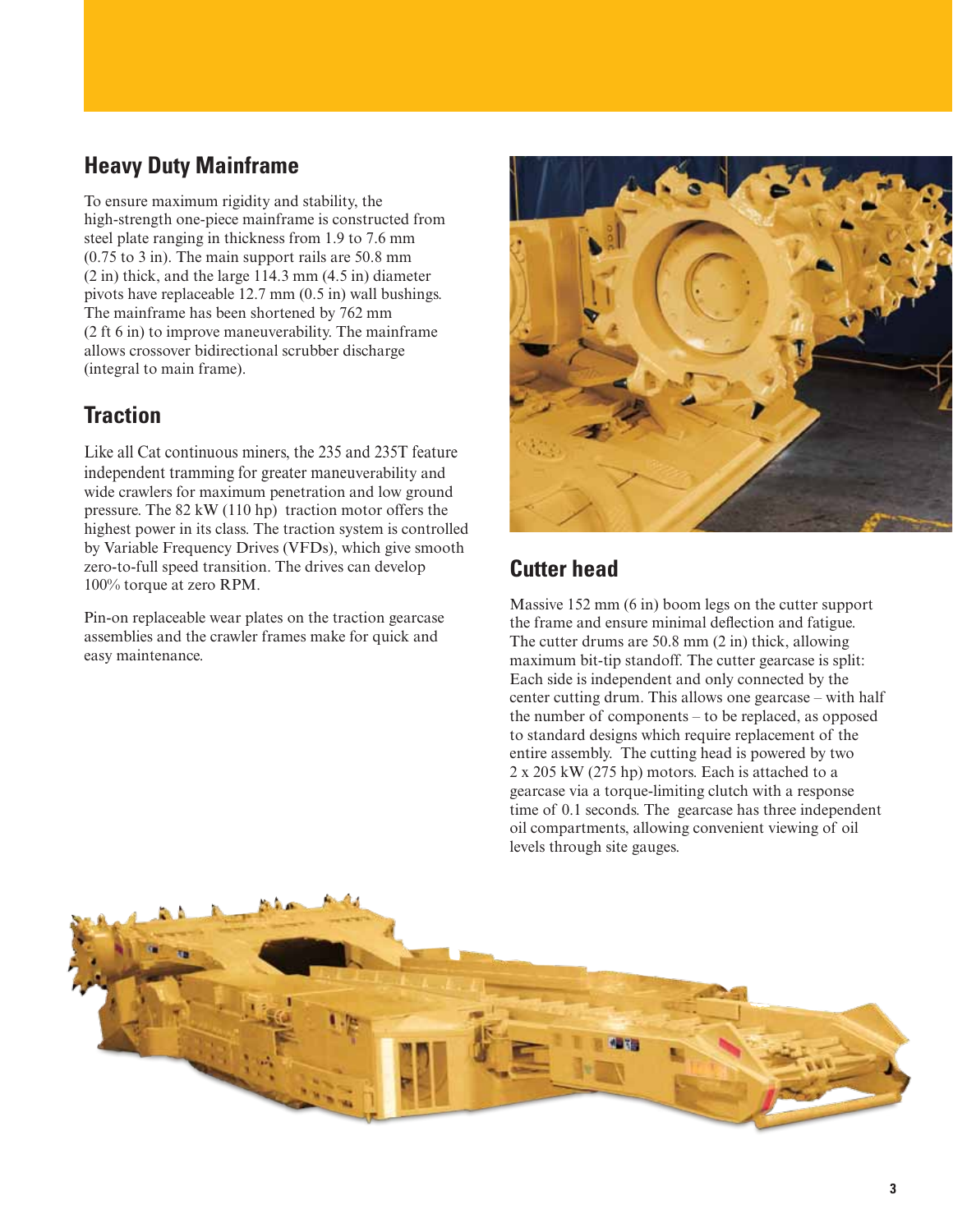#### **Conveyor**

The CM235 and 235T have a new conveyor boom design with inboard conveyor lift cylinders and a conveyor width of 965 mm (38 in) for faster loading. The conveyor is driven by a double-sprocket drive with universal swiveljoint operation. The conveyor chain transitions around an 8-tooth sprocket on the foot shaft, which ensures smooth and quiet operations. The 31.75 mm (1.25 in) diameter chain provides greater strength. The interface between the cutter boom, gather pan and conveyor provide maximum throat clearance, ensuring optimum load rates.



## **Control Systems**

The latest evolution of integrated machine electrical controls and hydraulics systems provides precise machine control and increased component life. Machine configuration can be set up to match variable mining conditions. A comprehensive machine management/ diagnostics system is used to manage the continuous miner's health and aid in the quick diagnosis and repair of problem. A graphics display provides the users with the condition of all motors, all VFD components, and the condition and position of all hydraulic control valves and solenoids.

## **Hydraulics**

The CM235 and 235T are equipped with one of the latest innovations in remote control hydraulics systems. This technology provides a previously unattainable level of control. Caterpillar also incorporates the Controller Area Network (CAN) system into its continuous miners. CAN allows onboard microcontrollers and devices to communicate with each other without a host computer. The continuous miners also feature state-of-the-art troubleshooting support that displays faults and their locations on the display unit. The hydraulic system – which has fewer components and less hosing – is more efficient because it generates less heat within the system.

It is powered by a 29.8 kW (40 hp) three-phase motor coupled to a two-stage pump with a 132 L (35 gal) stage and 26 L (7 gal) stage. A load-sensing circuit – with valves located inside the main valve bank – allows the hydraulic pump to remain unloaded until valve actuation changes operating pressure within milliseconds. An additional load valve compensates switching operation (shifting valve).



## **VFD Technology**

Variable Frequency Drive (VFD) technology allows faster place change, turning breaks and improved sump and cutting performance. VFDs also provide machine protection without compromising productivity by increasing safeguards against overloading the cutter head or tram system. This has the additional benefit of extending tram motor life and decreasing the need for tram motor maintenance.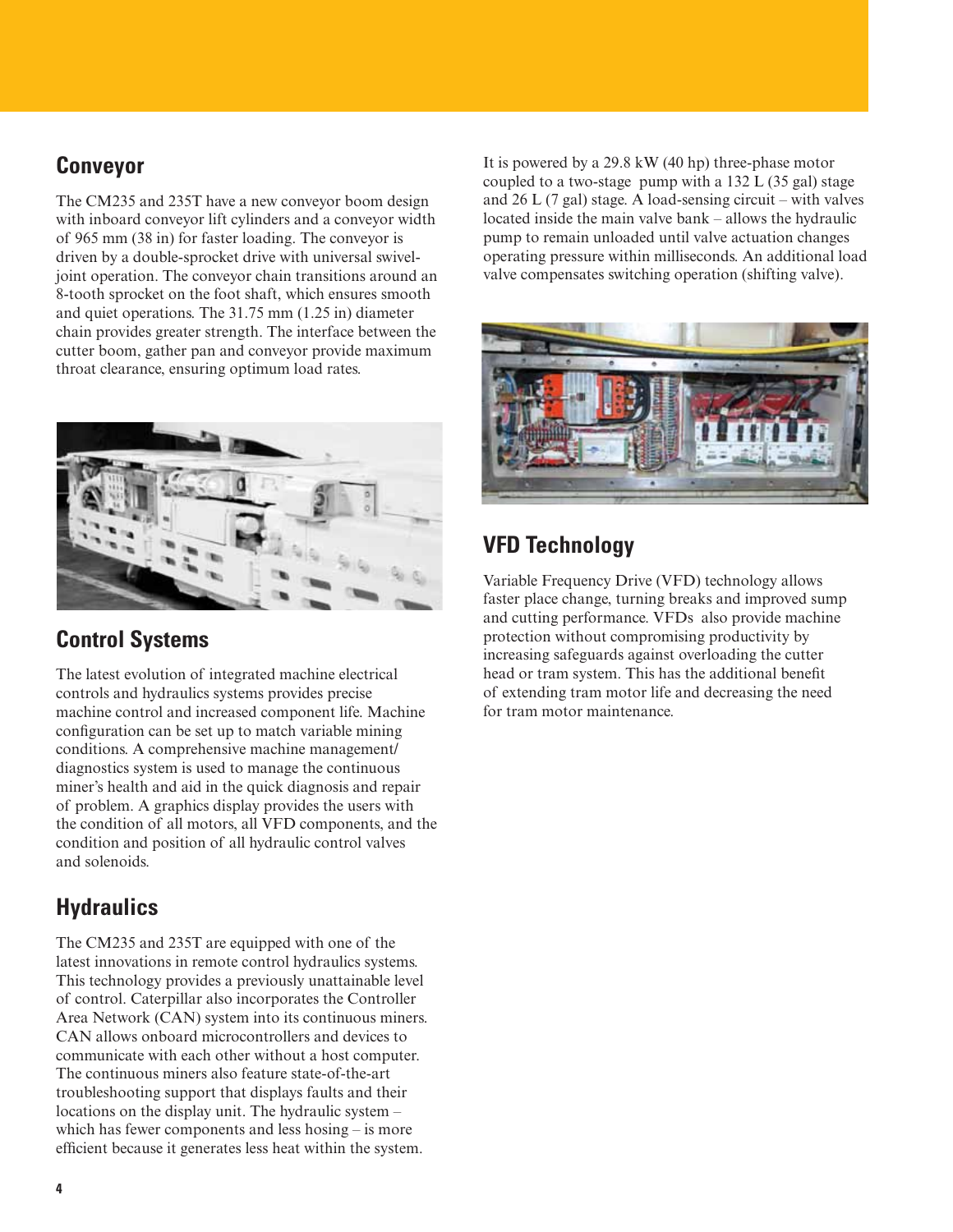

## **Health & Safety Enhancements**

Several features of the CM235 and 235T enhance health and safety. A quieter dual-sprocket conveyor chain results in lower ambient noise. The control system is proximity detection ready. Hydraulic temperatures and spool position monitoring (over CAN bus) herald a new level of safety in which the machine can determine points of failure and recognize valve malfunction. Coupled with an intuitive human machine interface, the operator and maintenance supervisor have an unprecedented level of understanding of their machine.



#### **Wethead Compatibility**

Cat® wethead technology delivers water right at the cutting edge, resulting in better dust control, noise reduction, operator comfort and visibility, as well as a substantial improvement in bit life.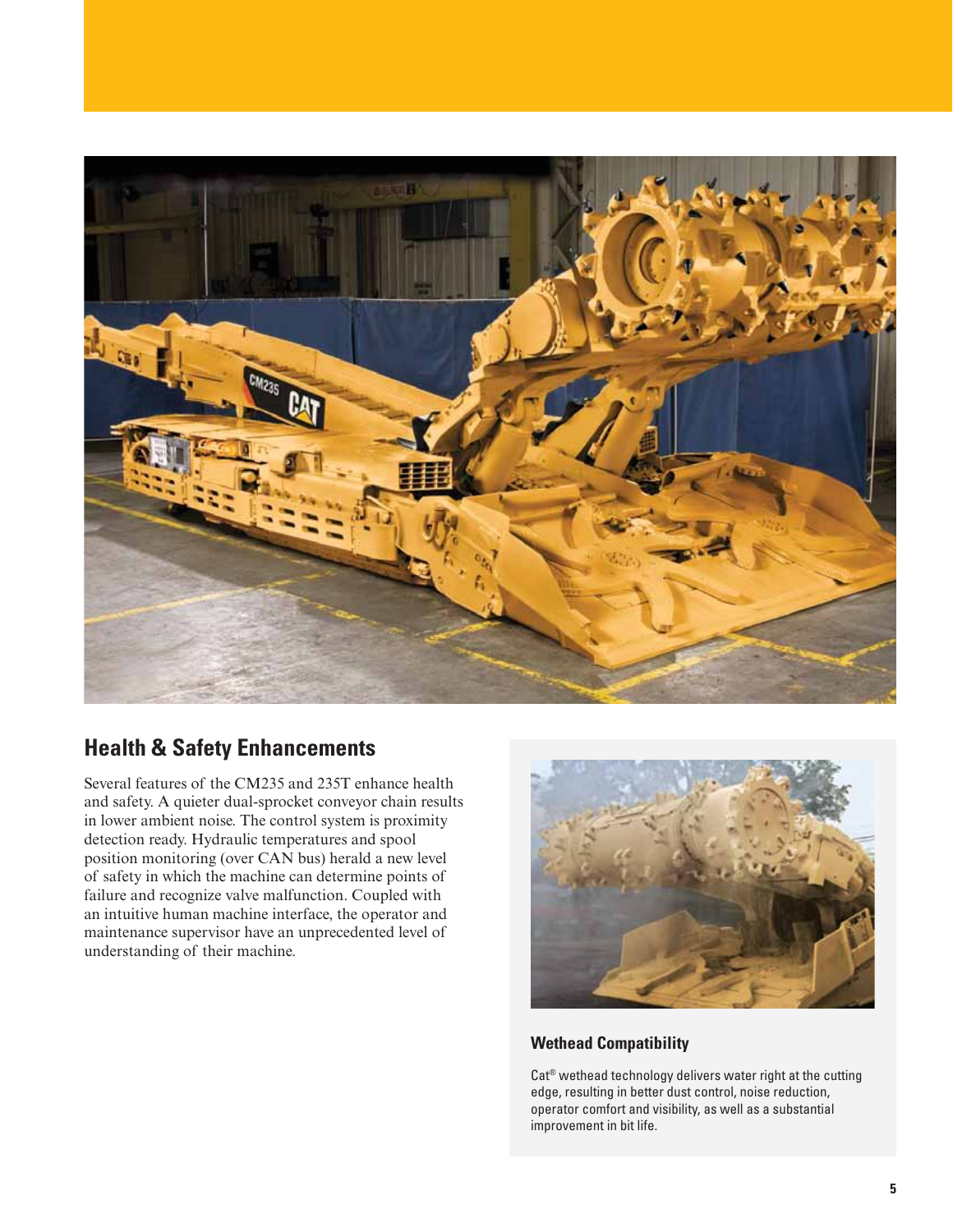#### **Control Systems**

Cat Control Systems allow operators to drive the continuous miner remotely from a safe distance using a radio console, improving operator safety.



#### **Cat CM235/235T Continuous Miners**

#### **Key Features/ Specifications**

- **•** Broad operating range with maximum rated cutting head power
- **•** 2 x 205 kW (275 hp) cutting motors with torque limiting clutch protection
- **•** Robust clevis and frame with fewer weld joints in tension
- **•** High-strength steel fabricated support frame with massive 152.3 mm (6.0 in) thick steel legs
- **•** Oversized boom pivot bores featuring hardened steel pins and replaceable bushings
- **•** High-strength steel drums featuring 50.8 mm (2.0 in) thick walls with maximum bit tip standoff
- **•** 965 mm (38 in) conveyor provides higher throughput
- **•** Machine geometry for improved performance
- **•** Dual 110-hp motors provide precise torque control and traction speeds up to 85 feet per minute, controlled by VFD Technology
- **•** Next generation hydraulic system featuring fewer components and increased component life – pressure and flow on demand
- **•** Bi-directional scrubber discharge integral to the main frame
- **•** Automatic conveyor chain tensioner maintains proper chain tension in all conveyor positions, extending chain life
- **•** Latest evolution machine control system with new larger transmitter
- **•** Wethead compatible

#### **Unique Features**

- **•** Cutter heads Highest power in class, two separate 205 kW (275 hp) motors
- **•** Robust frame largest pin and bushing diameters in its class
- **•** Mass one-piece high-strength frame
- **•** Control systems Hydraulics & Variable Frequency Drives provide enhanced machine control and protection
- Machine geometry facilitates crosscut turning and maneuverability
- **•** Ease of maintenance independent cutter heads, traction, control systems and wethead technology
- **•** Diagnostics located for easy access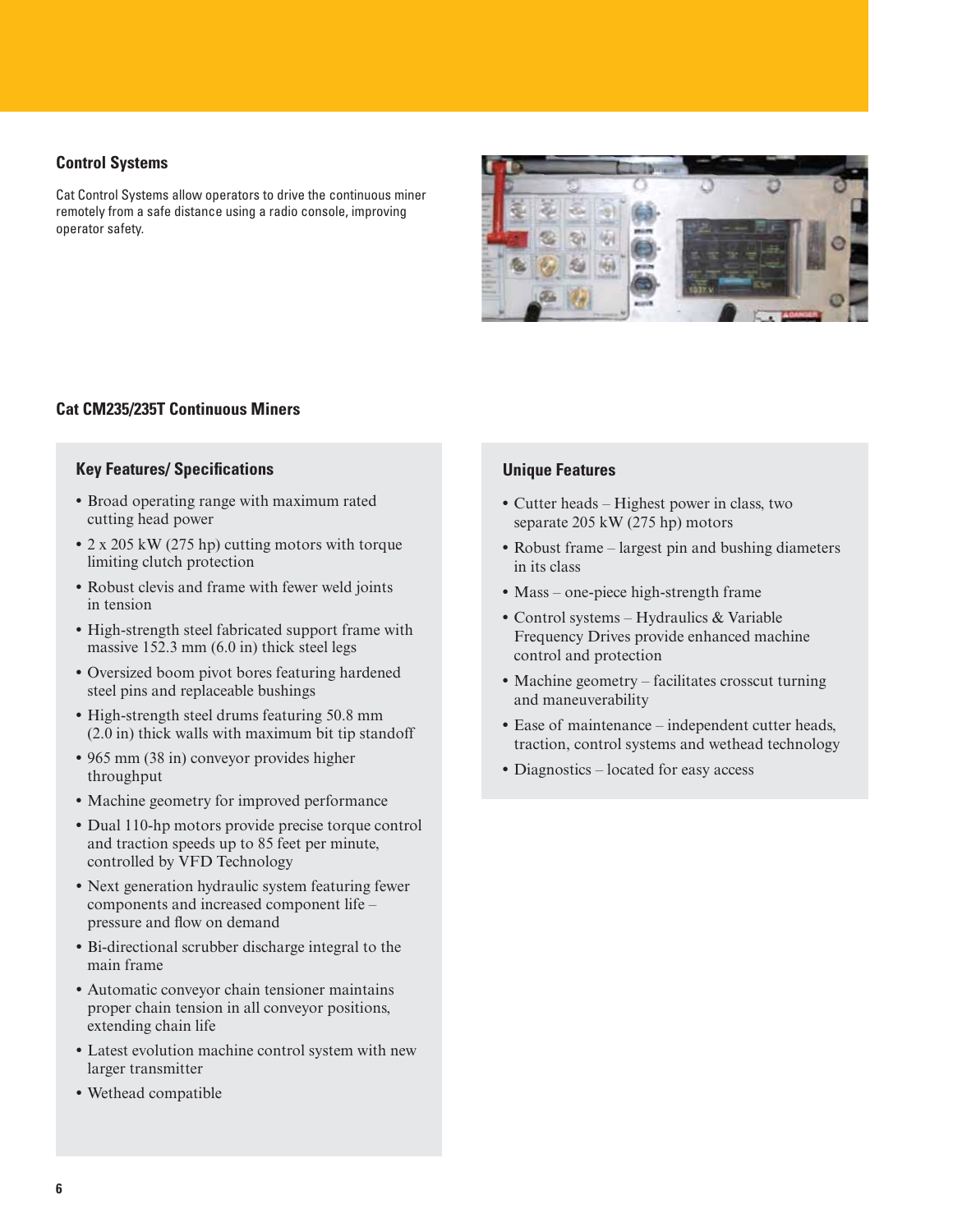

#### **Cat CM235/235T Continuous Miners**

| Model | <b>Cutting Drum</b><br><b>Diameter</b>                            | Mining Range                   | Weight      | <b>Cutting Head</b><br><b>Power</b> | <b>Total</b><br><b>Power</b> |
|-------|-------------------------------------------------------------------|--------------------------------|-------------|-------------------------------------|------------------------------|
| 235   | $863 - 965$ mm<br>$34 - 38$ in                                    | $863 - 3251$ mm<br>34 - 128 in | 61 tonnes   | 2 x 205 kW                          | 720 kW                       |
| 235T  | $1117 - 3327$ mm<br>1016 - 1117 mm<br>$40 - 44$ in<br>44 - 131 in |                                | 135,000 lbs | $2 \times 275$ hp                   | 965 hp                       |

| Model <sup> </sup> | <b>Max</b><br><b>Height</b> | Max discharge<br><b>Height</b> | <b>Face to</b><br><b>Bumper</b> | <b>Face to</b><br><b>Tail:</b> | <b>Zero Cut</b><br><b>Height</b> |
|--------------------|-----------------------------|--------------------------------|---------------------------------|--------------------------------|----------------------------------|
| 235/               | 3 251 mm                    | $2159$ mm                      | 8 128 mm                        | $11023$ mm                     | 863-965 mm / 1067-1168mm         |
| 235T               | 10 ft $8$ in                | 7 ft 1 in                      | $26$ ft 8 in                    | $36$ ft $2$ in                 | 34-38 in / 42-46 in              |